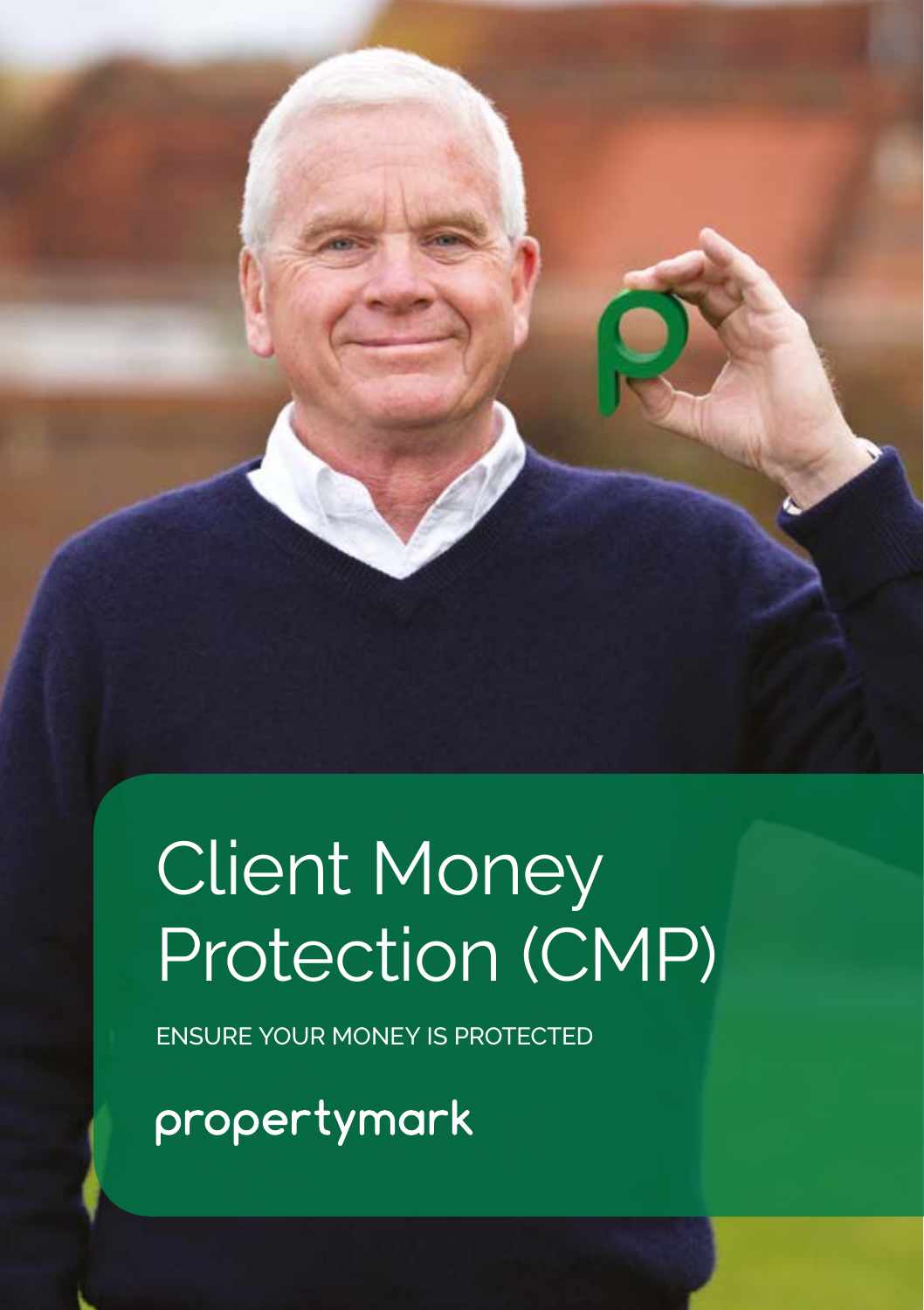## THREE THINGS YOU NEED TO KNOW ABOUT CMP

- 1 CMP protects landlords' and<br>tenants' monev tenants' money Should a Propertymark Protected agent go bust or misuse your rent, deposit or other funds, Propertymark will reimburse you.\*
- along with bank statements. Always double check your agent belongs to a good CMP scheme From 1 April 2019 property agents in the private rented sector holding client money are legally required to belong to a Client Money Protection scheme. 2
- You do not have to prove fraud You only need to provide supporting evidence that you have not received the money you were legally entitled to. You will need to provide the tenancy agreement or deposit protection certificate

Propertymark has long believed that all letting agents should belong to a CMP scheme because the many agents who do not sign up represent a greater risk to landlords and tenants.

### **PEACE OF MIND**

Every year, unprotected landlords and tenants lose money when funds are misappropriated. The best way to ensure money is kept safe if something goes wrong is to always choose an agent who is a member of Propertymark. Propertymark is raising standards in the property industry, giving you the peace of mind that comes with Propertymark Protection.

"Client Money Protection is fundamental for tenants and landlords, ensuring that their money is protected even if the worst happens: the agent goes bust or runs off."

David Cox ARLA Propertymark Chief Executive

Please note that CMP does not cover disputes over the return of deposits.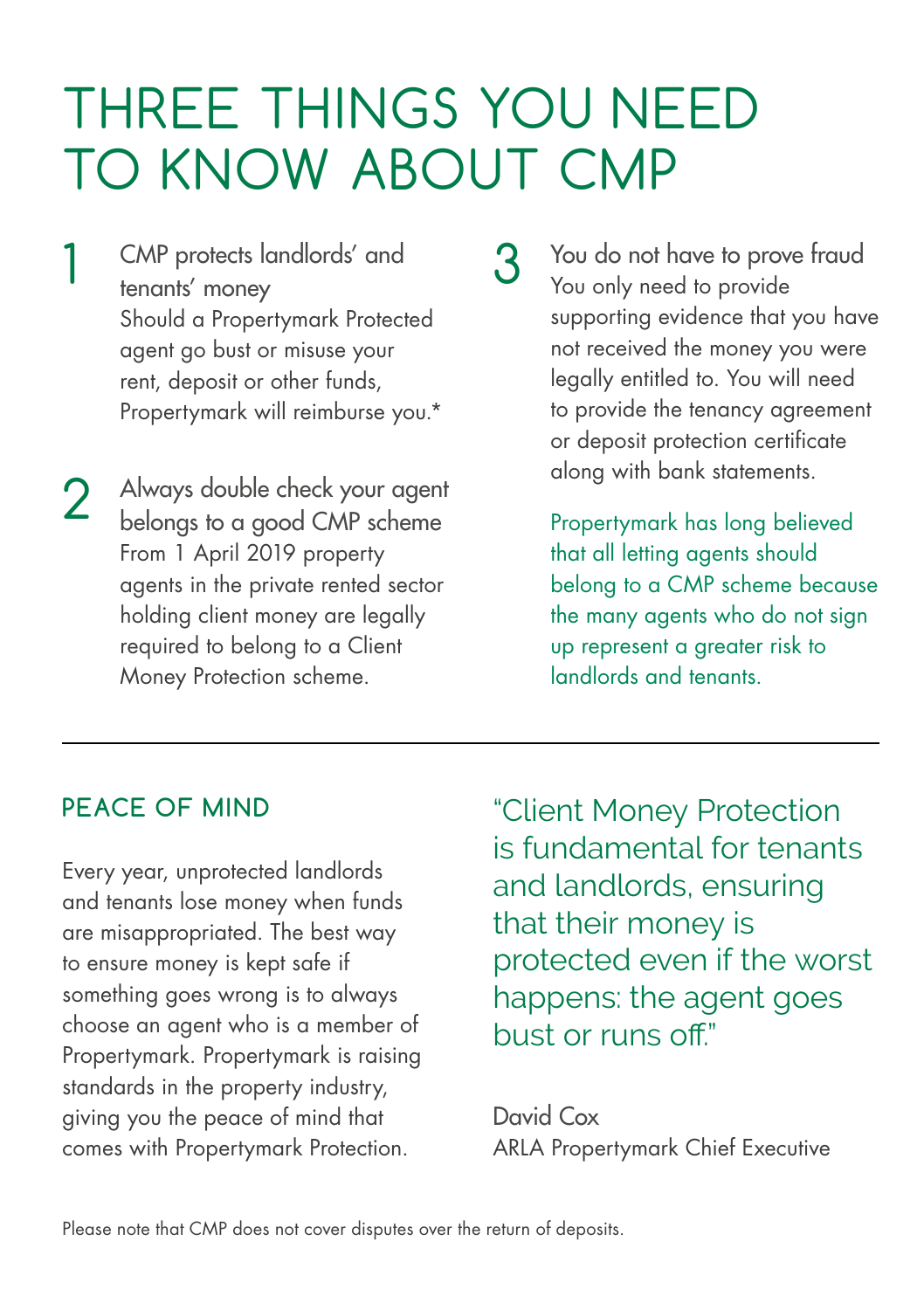

### DOES YOUR AGENT HAVE CMP?

### **TRUE CRIME**

Rogue letting agent Manish Manek was found guilty of 17 counts of theft involving tenants' deposits and rent owed to landlords.

He stole £47,000 before fleeing the UK in October 2012. A police investigation found that Manek had been putting tenant deposits and rent into his personal account.

He was finally arrested and sentenced to jail leaving landlords and tenants out of pocket. His victims never saw their money returned.

It is estimated that letting agents currently hold approximately £2.7 billion in client funds and yet, if a letting agent is not covered by CMP, both landlords and tenants could stand to lose their money.

You wouldn't book a holiday which was not protected: don't trust your property to an agent who does not offer CMP.